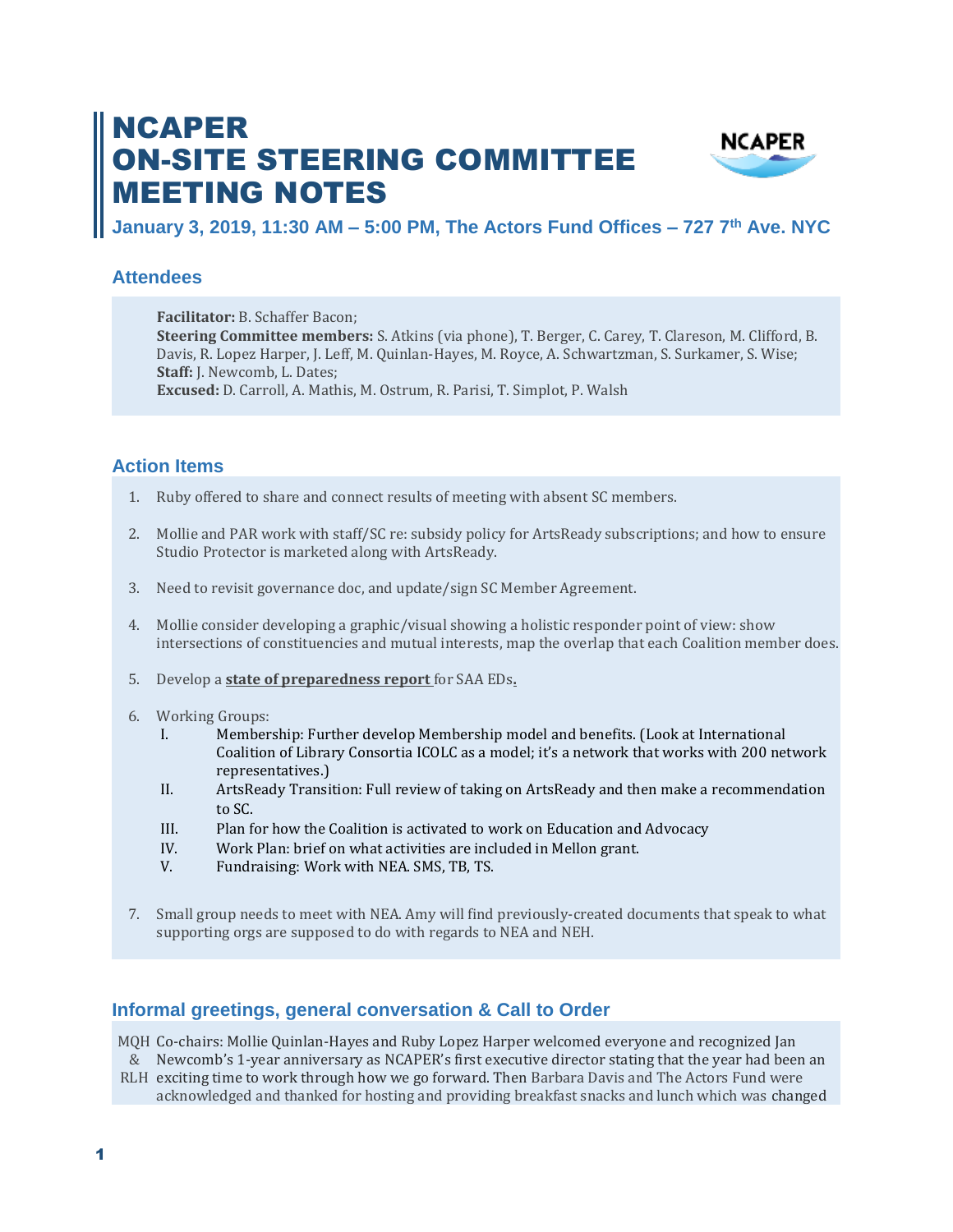to 12:30. They then introduced Barbara Schaffer Bacon, the facilitator, who co-directs Animating Democracy, a program of Americans for the Arts and who was involved in NCAPER during its initial stages of development in 2006.

## **Barbara Schaffer Bacon – All Together & Looking Forward**

- BSB We are going for key points, actions, and next steps along with discussion points after 12 years of the Coalition. We will discuss policy gains and notice of the sector and Investment of The Andrew W. Mellon Foundation.
	- Agenda review:
	- Groundwork for a productive meeting
	- Introductions (Everyone share one NCAPER related achievement):
- CC Cornelia– Initial meeting with Americans for the Arts, with Ted, connecting nationally and within communities – valuing relationships
- Ted cumulative momentum challenge to weave a comprehensive safety net. We are putting stuff in  $\Gamma_{\text{B}}$ place. Unfinished business – how do we keep weaving when we are challenged with limited staff time? There is no real leadership from the (NEA) Endowment, while NEH has a large role. NCAPER postdisaster calls provided a human touch.

AS leadership role – we learned about the issues at each locale – connected people at the local level – Amy - 1) Sponsorship of phone calls – extraordinary – needed and appreciated – we played a connected funders during calls, 2) alliance and working with the cultural heritage sector –Tom is a good connection with this – the government system is still biased against artists and arts organizations. Building inroads with government and policy.

- TC I've worked for almost 30 years on response with cultural heritage, and then with PAR. Achievement 2018 – we've made 15 presentations talking about NCAPER, PAR, and CERF+.
- B<sub>D</sub> I see the importance of relationships those at the table building upon relationships connection to government and community resources – we're getting better at helping connect the dots for the field as to what they need in both preparedness and response sides. LA area fires – people were leaving their communities with nothing – we've learned to use communities as a whole to provide resources.
- $SW$  In my role as 1<sup>st</sup> vice chair of NASAA am supportive of this work because state arts councils are boots on the ground. Arts councils with experience in disasters take note when they hear of this organization. Now, others – like in the West with fires and earthquakes - don't have the resources or boots on the ground to tell organizations about our resources. More work to do in the GREAT MIDDLE – challenge is to be educational and give sense of urgency

Like Ted's "culminating momentum" – web site helps to put the org on the map. Excellent job at making these connections and directing to resources.

- MC Struck by phone calls and number of people participating. PR reached out to MusiCares and it was traceable through the work of NCAPER.
- $IL$ We tend to focus on natural disasters. Shows how far we've come and how much further we must go manmade disasters don't get as much press because of scale. Exciting that SC has reached a level of productive conversation that will take us to the next level – more sustainability.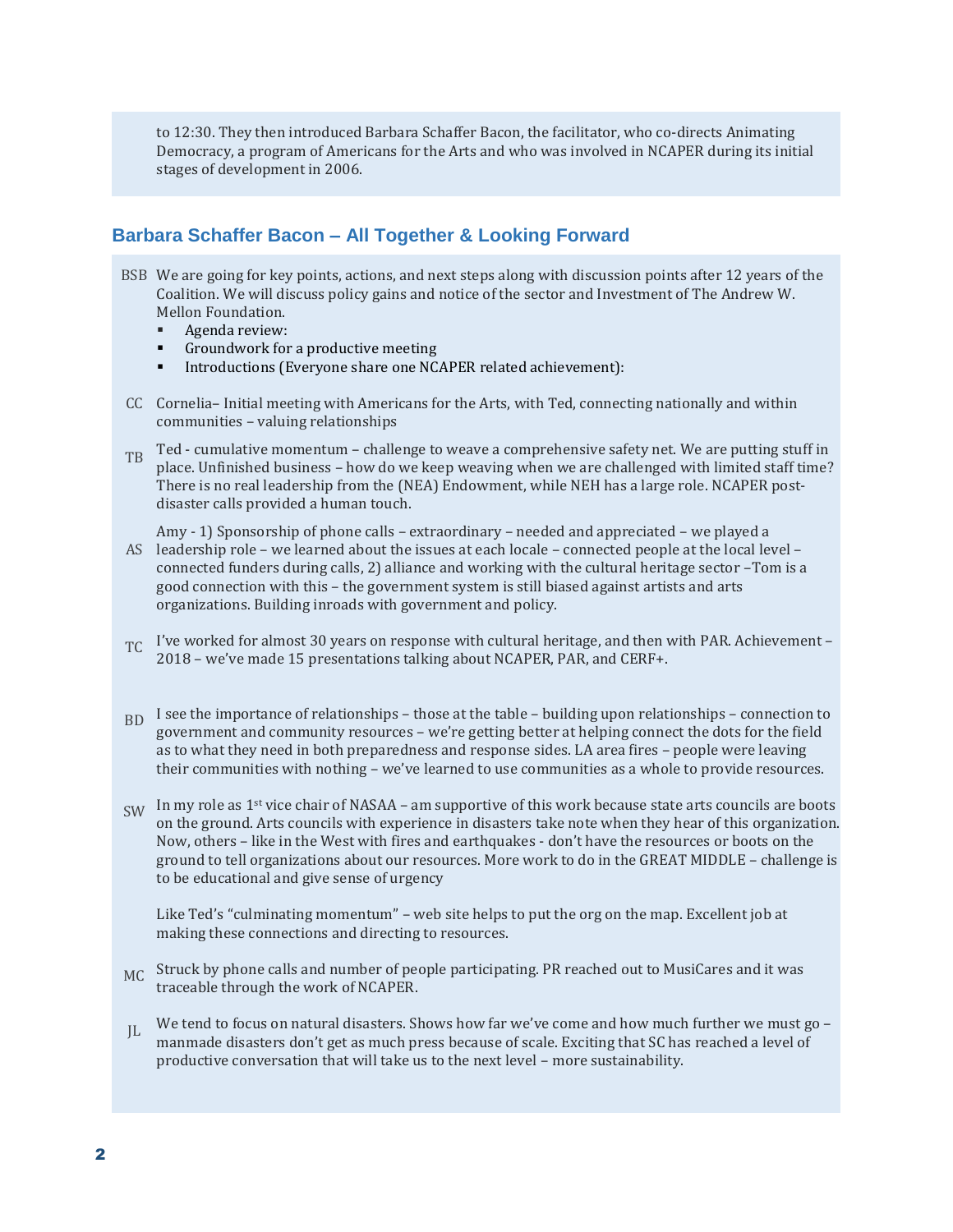- SS Manmade disasters embezzlement, death, health, terrorism. Agree with Suzanne: need to work on SAAs.
- BD Some of us work on many individual issues, but what are we focusing on through this Coalition? We all need to understand what we mean by preparedness.

RLH community. Each year we have increased sophistication in how we communicate. It now has words This didn't have descriptions in the past: This was just stuff you did to take care of people in your and muscle memory. People are now reaching out to me because they associate me with this organization.

- BSB First meetings were about addressing recovery aid and building visibility. Moved to response networks and then eventually the Coalition. We learned "Redundancy is Good." Katrina and Sandy helped with the Coalition's position in the field; you've made waves in the policy field.
- MQH Enriching to know that all this is going on. We could give immediate outreach to Overnight Arts Festival after shooting incident.

JTN Cortada, board member and Miami artist involved in climate change, was very interested in having Addressed South Arts Board earlier in December to inform them of what the Coalition is doing. Xavier further conversations about NCAPER. Making new connections for presentations – now we're invited rather than "inviting" ourselves.

- MR Coalition is doing important work work is complicated excited about talking about the environment
- CC How are we planning on sharing these notes with absent members? Ruby offered to share and connect.
- TB Information question needs a better understanding of what things are underway as part of the Mellon grant – needs context.

**Purpose and Priorities** *Presentation/Discussion*

• NCAPER Mission and goals

Amy – preparedness is the hardest part – that is what it is

## **UPDATES**

MQH **ArtsReady movement, resource (library) and tool (online planning tool). Tool has been clunky and not easy to use. Partnering with dPlan template (heritage, archives, libraries, museums) – which is also clunky. No funding for tool since 2011. Subcontract with LYRASIS' PAR grant from Mellon – to build a new online tool to serve all constituencies that will produce tangible outputs. Developer is identified, design work stage involved input from 25 orgs. Tool will be subscription based, low cost, with free element to generate basic level emergency documents. Best of both tools will result. Start work = launch. Tool will be accessed through ArtsReady.org and dPlan.org; websites and an incident management app.**

*DISCUSSION:* Ted – who is paying at this point? Tom C – PAR is paying for initial work and development. After launch will transition to NCAPER. Ted – what is the business model, staffing needed, going forward? Mollie – NEDCC will manage tool itself – no technical responsibility for NCAPER. They will receive a portion from the membership revenue. Susie – NEDCC doesn't feel as though they will have to add a great deal more of staff time to new tool. Cornelia – is this only to ARTS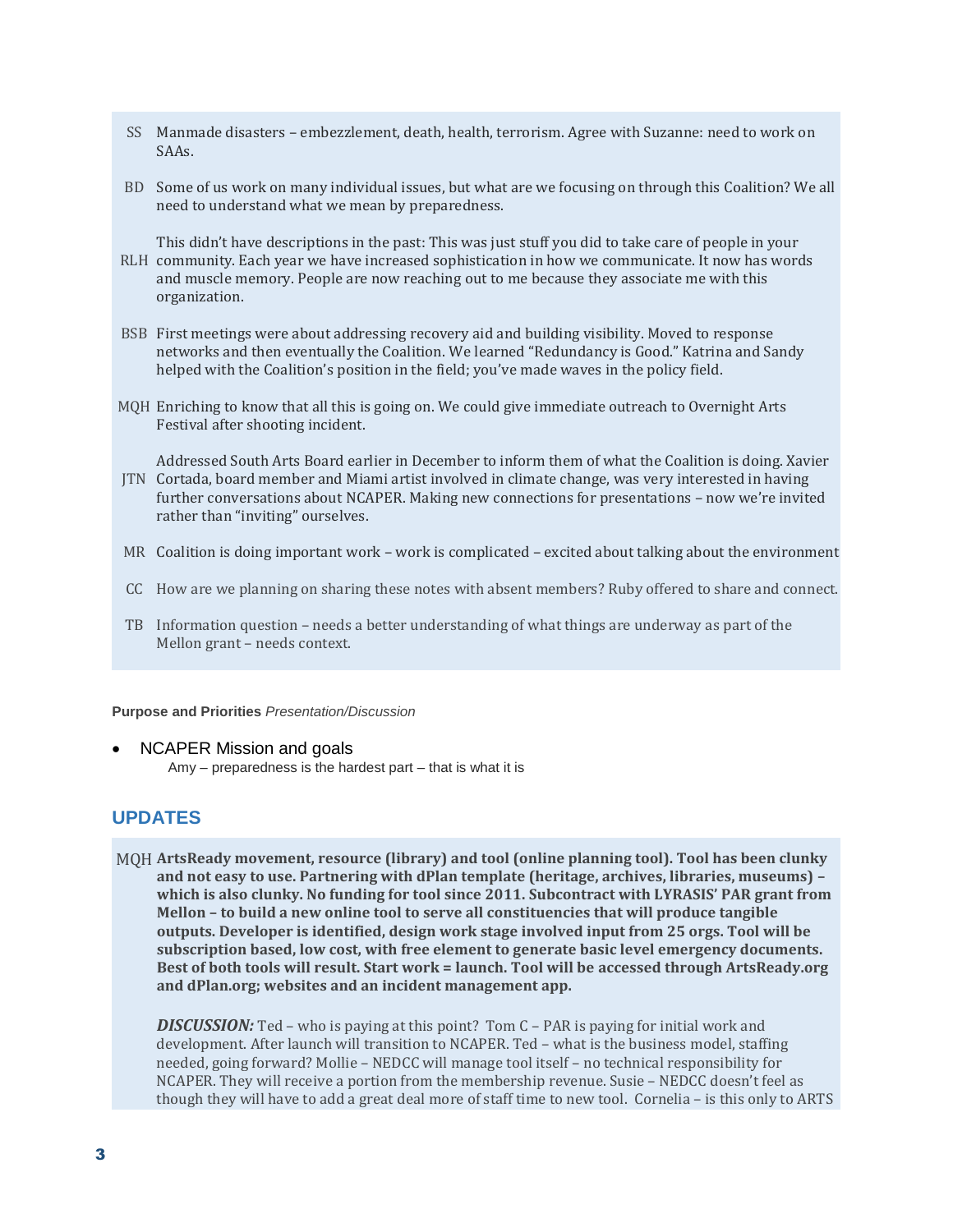SECTOR? Mollie - NEDCC will continue marketing to their sector. They have a good sense of what the income might be. Susie – dPlan has a substantial number of subscribers, and this may subsidize the ArtsReady part. Mollie – PAR will allow 1000 free subscribers for the first year. Need to create policy for who receives subsidies.

BSB NCAPER will lead the charge with creating policy – if this is desired. Cornelia – why is South Arts moving this project? Mollie – ArtsReady is not part of South Arts mission. They've managed (AND redeveloped) for over six years and now Board needs it to go to new partner. Suzanne W – provided an example. Cornelia – is this a done deal? With regards to the Coalition taking this one?

BSB – An assumption that NCAPER was the logical org for this. Is this a weaning by South Arts? (No – SA still committed to advocating for the tool and readiness in general.) This was an evolution – cumulative movement – and momentum – and some assumptions. Jan – shouldn't underestimate the power of Mellon. BSB – Mellon is already in it – they've made a marriage – connected dots where they are investing – we can see it and respect it. Mellon's trust is in LYRASIS and NCAPER.

Cornelia – have we talked to the NEA about taking on the tool? Susie – NEA will not take on the tool. Cornelia – Mellon has a new president.

BSB - Consider how this moves forward with the Coalition.

Ted asked for the timeline. Subscriptions open to all arts. Is there any part that could be used to get to individual artists? There are balances we work to achieve – need to be able to market to the whole. Mollie – we are being mindful of Studio Protector. What kind of info is going on the road? And other questions.

BSB – what roles do state and local arts agencies and national services play?

Mollie – these are the exact networks that we need to reach out to. Amy – Talk about how PAR fits. And, everyone should know that unincorporated orgs can get tax exempt status (collectives, networks). Tom C – tool revenue – PAR is supporting the development and 1000 subsidies only. Provided LYRASIS and PAR background. PAR Focus Group participants want more case studies, and touring artist advocacy. How much time spent on PAR? Tom spends 75% of his time since August 2018, Jan 50%, Steve Eberhardt 75%. Suzanne – would the list he described be subscribers to the tool? Tom – no, they'd be marketers. Amy – what is PAR long-range plan as a part of LYRASIS, and what percentage are coming from cultural heritage world? Alliances for Response AFRs. Should PAR move to supporting Cultural Placekeeping networks?

Tom – PAR Partners/LYRASIS is Talking with Mellon about another 3-year grant. LYRASIS has talked about this project coming under another organization after second grant. Performing arts focus now vs. an initial cultural heritage connection – we didn't have Jan until mid-2017, and that has made a difference in outreach to performing arts. For example, we only went to 4 conferences the first year, but 15 conferences in 2018. Now, 90% of questions coming from cultural arts. Would love if networks would use Cultural Placekeeping Guide as the basis of their network creation.

Amy – CPG as not just a procedural tool, but a guide to the notion of a network. CultureAID couldn't take on applying for a PAR CPG grant because it is an all-volunteer org.

Ted – the transition makes sense. The challenge for NCAPER is how do networks sustain themselves, and should NCAPER sustain their continuity? Tom – what is the possible sustainability for the networks? Cleveland Alliance for Response has progressed with people from emergency management. BSB – Embeddedness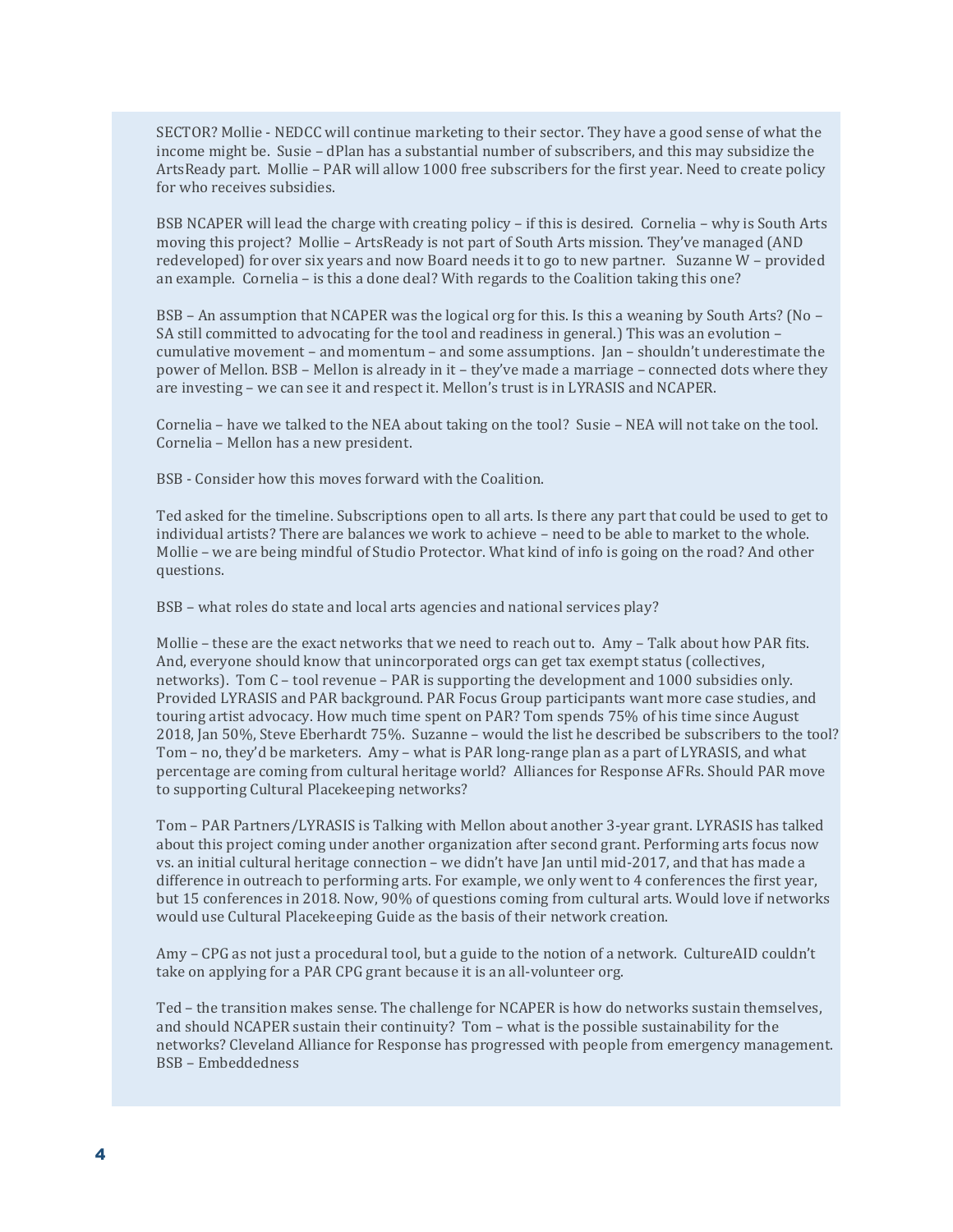Stephanie – NOLA – still has a core group of people who have the passion to work move this forward. Agree with Ted's concern, if the key person leaves the table – the buy-in changes. Sustainability is a concern.

**CERF+ update & context. Small organization. After Katrina realized they needed to review relief grants. Unknown populations of artists, constant recreation of wheel. Amy created a blueprint plan from artists' perspective to create networks of networks – which we continue to do well. Where are the holes? Resources for artists and mitigation led to Studio Protector. Missing link has been outreach into many communities that don't know us. Currently serve materials-based artists. Any info created would be beneficial to any studio-based artist. Connection with Coalition initially was some mission creep, but constituency benefits. Credits Lori Foley, she is critical now at FEMA. Last summer, Mellon approached CERF+ re opportunity to create a network of networks. We received 33-month grant to pilot two artist responder networks. Looking at FEMA's six hotspots through the nation. Who are funders and who are players? Artist would be embedded in the community, and active after a disaster, CERF+ would be a hub, and underwriter. Grant includes a capacity building element for CERF+ through the Non-profit Finance Fund to maintain this project. Previously, a pilot in CA got lots of planning done, but the ongoing funding wasn't there, and sustainability is again an issue.** 

*DISCUSSION:* Mirielle – how would artists participate? Cornelia – in many ways. Taking what CERF+ does and share all over the place – schools, arts orgs, everything in Studio Protector. Jan – need corporate funders/sponsors to say that this is the most important thing. Suzanne – Arts are important for the economy – still not making headway in some areas of the nation. Ruby – Working with arts administrators to help them advocate. Approach as this is another part of your portfolio to consider. Jan – need involvement from local foundations. Mollie – will this address non-natural disaster (e.g. individual) crises? Cornelia – yes. Jan – I keep hearing "sustainability." The advocacy we have to have foremost is to get sustainable funders. Need NEA to think about this as something as important as General Operating Support. Cornelia – what's stuck the most has been \$500 "get-ready" grant. Hook of money, then they look at all of your preparedness info. Suzanne – SAAs work with the understanding that arts are important for the economy; some cities get that, some don't. We are not making headway with gov't/decision-makers to see the arts as part of community preparedness; if they're investing in flood prevention, should invest in something like NCAPER.

Ruby – Yes to needing leadership understand why this is important. We have a platform of work with arts administrators who serve individual artists. We work with them to understand the depth of their role as advocate/mentor/coach/financial advisor/funder/friend. What can we craft to add – when you think about inclusive, equity, this should also be in your portfolio. To unify- we need to be committed to pulling the levers.

BSB – Opportunities for NCAPER – with ArtsReady 2.0 on horizon, CERF+ pilot in hot spots, Tom's sense of how much change happened from first to second year: now we need expansive thinking about how can we find our place in the projects? A lot of work on the responder side. Need to see more programmatic connection. The work together as a Coalition by the Steering Committee, Chairs and staff. Tom was a part of useful meetings about programmatic stuff.

Tom – Our working groups need to be more active and sustain themselves; committees get overwhelmed and time passes by.

BSB - What is the committee doing to advance the Coalition's work? Information flow was a question. Is there a clear charge to each working group? Need to bring back the work plan.

Michael – tell me what I can do in my capacity of NYFA to help me be a more of a part of this?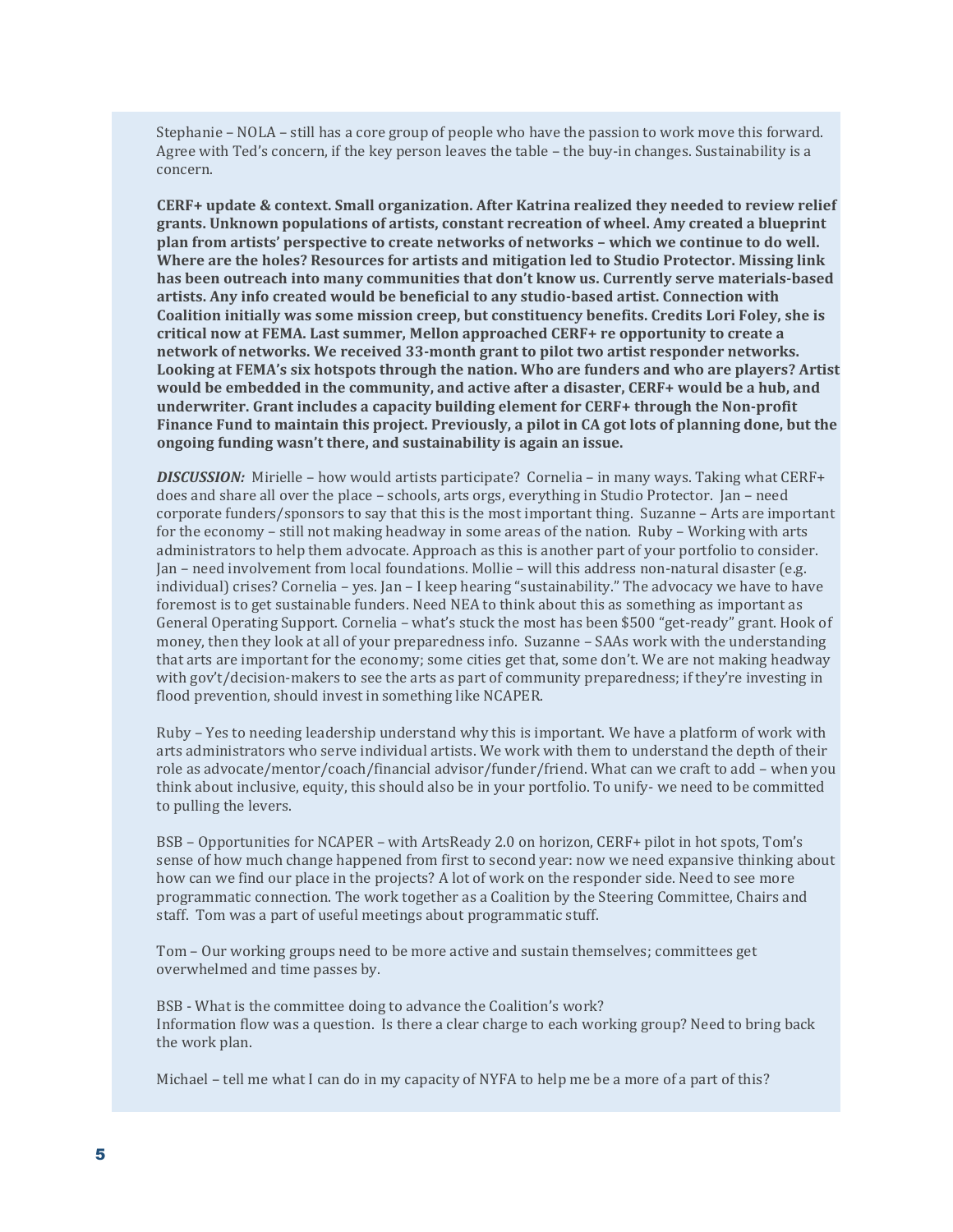B. Davis – agrees with Michael – sometimes calls were relevant – and sometimes not. I couldn't prioritize how to be helpful as opposed to sitting quietly on a phone call for 1.5 hours – and never knew which situation a call would be. Jan needs someone who is directing traffic – staff person. Too much of the whim of the person who wants to take on the leadership role. Momentum is not sustainable, and it comes down to dedication to a couple of people. We must find ways to find a way to make a better use. We should be creating their blueprint – the one that is used for smaller (10-20) functioning groups.

Cornelia – we identified gaps for first year or two. Then disasters come into play [and ate up our time] We need to understand what the gaps are and then fill them.

Ted – In agreement – we need this intentional strategic affiliate network. We originally spent a lot of time on governance. We are largely not in compliance. Everyone is too busy, and we need to make a major investment in the org that we wish to create. We've learned more today about what's happening with all of us than ever on our [monthly] calls because we're putting out fires.

BSB – governance doc – orgs should be Coalition Members, not individual people. Steering Committee hasn't signed agreement doc for 3-years.

Amy – We used to discuss our formulation: we are building a safety net before, during and after disasters for artists, arts organizations and culture. We need an elevator pitch, and that's the easiest to understand. As to the nature of the org – we deal with disaster – it's over – and then we go back to what we were working on.

*Discussion –* Cornelia – we are taking our seat at NVOAD (National Voluntary Organizations Active in Disaster). Barbara – If we say, 'these are the four things we're taking responsibility for,' then we shape ourselves around it. If we say that the role of arts in recovery is critical, then we participate in that. How will we? Are we going to start cataloguing the arts organizations with experience, as work opportunities for them and a community resource for everyone? Cornelia – I don't see us developing programs. Ted and Ruby – the third bullet could be broken down. NCAPER is building bridges with other sectors, and helping to advance our sector in its local participation …

Ruby – We have to draw the line in the sand, we cannot be a mishmash or everything to everyone. Mirielle – Bridge Builder. Mollie – We previously agreed we'd work with networks, not individuals. Ruby has hesitation on the idea of existing networks. If we're driving investment of readiness, response and recovery, there's a huge community not [yet] invested in this work. Amy – need advocacy with the disaster management sector. BSB – You need to articulate strategic choices. If you believe resilient networks will (should?) exist at the state and local levels, then bringing SAAs on board and having them fully working on this with constituents: that's a strategy. My SAA could deal with this the same way they deal with accessibility [i.e. require a plan].

As a consultant Amy has been involved with Puerto Rico recovery. PR work – impact and recommendations that they hope to share with the field. Each sector of FEMAs recovery.

Mirielle -

- 1) NYFA planning on increasing digital accessibility through NYFA.org 3.0
- 2) NYFA Source is functional but clunky and will be updated
- 3) turning twitter line into chat bot line to use machine learning to collect from and engage with the user – will eventually be on NYFA.org – want more people to have access to more info.

Barbara - Actors Fund site had tons of resources – got rid of – people weren't looking at it. Mixed feelings about how everyone is thinking about delivering information. Maintenance of things is top-ofmind. Mixed about their approach. Efficiency using PayPal, Venmo, to quickly get money to people – real time processing – understand the process and have it down. In PR – two dance companies had designated person as their liaison.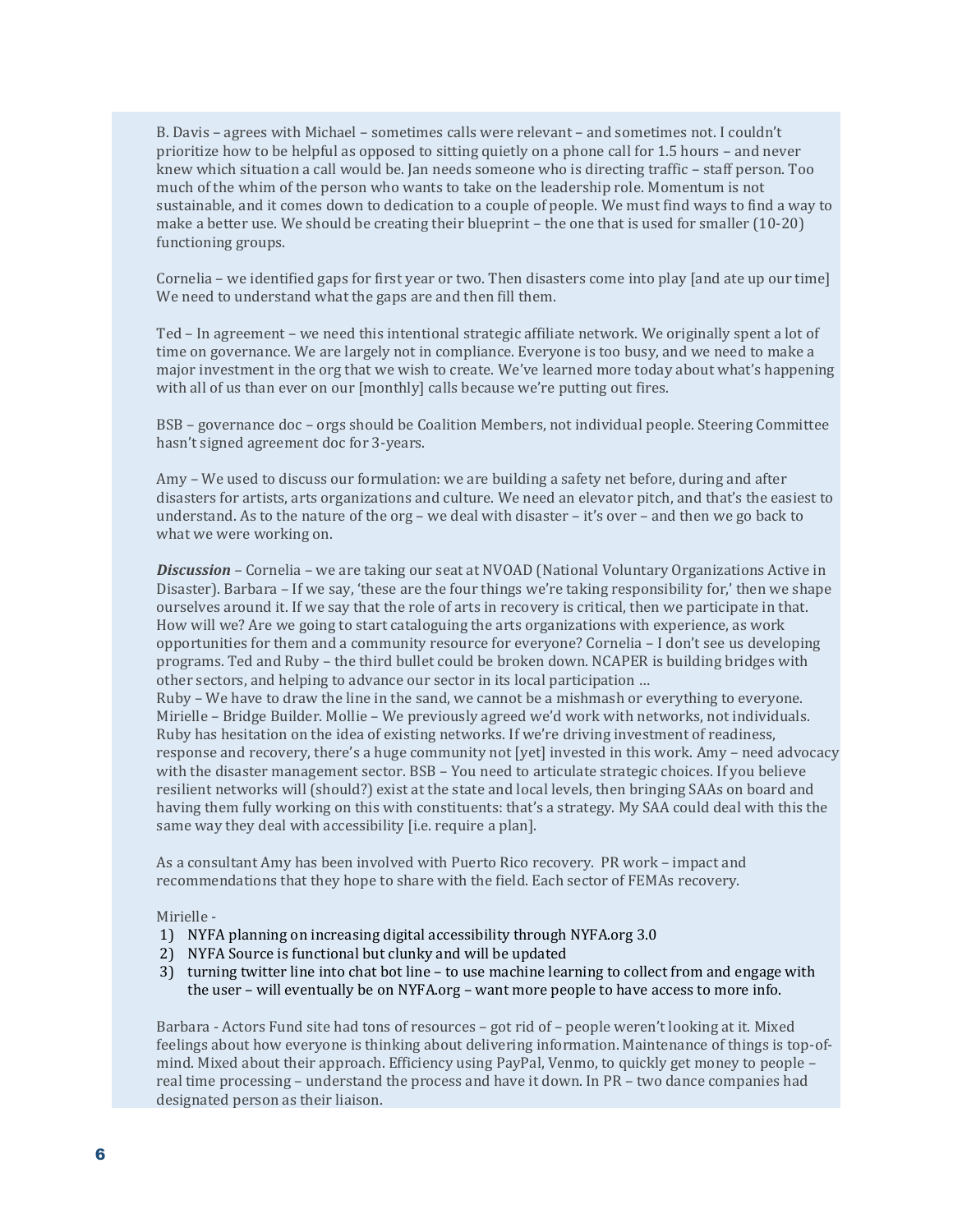*Discussion -* Jennifer – did money go to person or provider? Barbara – both. Ted – what do lawyers and accountants say? Barbara – auditors ask – did you follow the policies that you set up for yourself? That's what they look for.

50% of their work is disaster based.

MusiCares fills in the gaps. Disaster prompts application online. Now use VENMO or wire money. MusiCares works for the whole community. 10k from ASCAP for fire relief. Forced us to broaden our horizons. And must debunk the arduous process.

*Discussion:* BSB – more of a holistic responder point of view. Map the overlap that each of the Coalition members do. Raises generational issues – youngers won't respond in the same ways.

South Arts attached reporting requirements to each of their grants.

Ruby – We are working on suite of training tools – could look at different structures/content to include this. How can we activate the membership to strengthen the system?

Stephanie – NPN is working with PAR, cohosted all day PAR workshop as part of NPN's national conference. Developing a new network in New Orleans.

### **DISCUSSION OF GOVERNANCE DOCUMENT –** *WHAT IS NCAPER'S AGENDA?*

*Onto Discussion Guide. What to add?*

**Discussion:** Ted: need inclusive – arts and culture or culture and arts. If we are talking about a sector response – he doesn't see it in here.

BSB – Checking in with CERF+ is it really about the whole sector? Cornelia – yes, can't have one without the other. The WHAT is not in program capacity

Amy – used to have a formulation for a safety net – don't want to lose elevator speech. BSB – Coalition is the network of organizations.

Susie – calls have been primarily with individuals. Ted – loosely formed orgs. Amy – The community recovery through arts and culture – highlight as one way we mean this – to show how we serve the rest of the community. Cornelia – 4th goal to serve the recovery. B. Davis – what's this Coalition's role? Cornelia – showing up – what are you guys doing here? B. Davis – if these are the things we are taking responsibility for then we shape ourselves around it. Cornelia – we're not creating programs – you'd have people doing this work. Ted – third bullet can be broken down. Ruby – need to draw a line in the sand – cannot be everything to everyone. Mirielle – safety net duplicates CERF+s mission. Suzanne – the arts sector is the constituency – the "who" statement is a confusing statement. Ruby – existing networks – bigger audience that is not aware of this work – activating networks. Amy – advocacy piece – link to sectors. Suzanne – the "who" is a confusing statement to those who don't know what NCAPER is. Ted – gathering data and stories

Suzanne – the HOW is clearly articulated. BSB – Active work between crises. Amy – when saying arts sector – artists do not engage. Ted – missing individual artists. Suzanne – create a bullet that says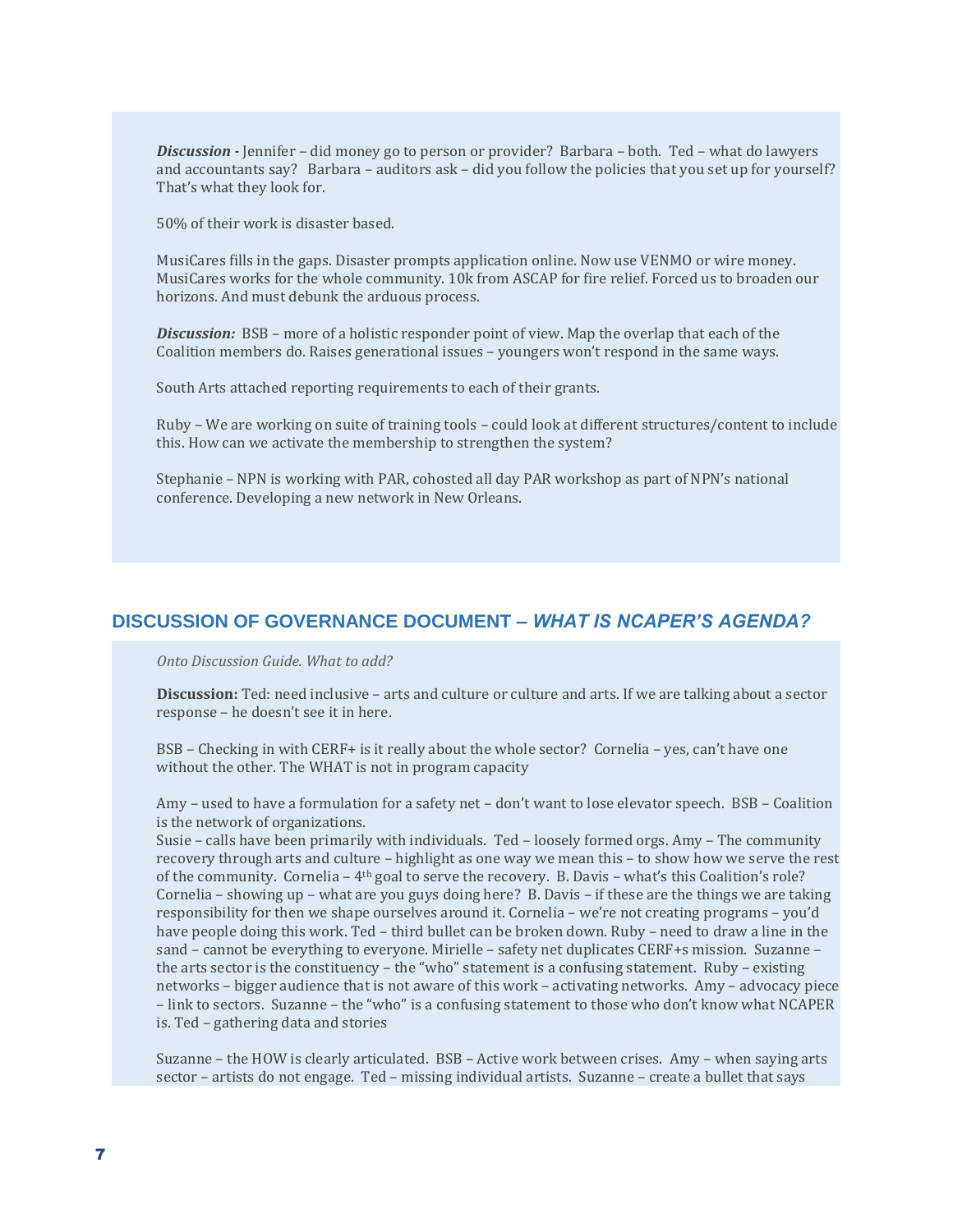what we mean about artists. Ted – the safety net – clarity – geography diversity? Cross discipline? So many orgs that may not see themselves in this picture. Ruby – say it – put it on the paper.

BSB – clarification – NCAPER is the go to place for individual org, emergency town manager – is this what everyone means?

Suzanne – yes but we're not there. Ruby – it feels right that anyone calls us that we are the place that can get them to resources. B. Davis – this should be one location where they will find resources. They will find a roadmap. Ruby – clarity on how an individual would work with us. Indi artist or org what makes sense.

Mirielle – Hopes that this is what NYFA Source would be. Amy – identity of the umbrella of a coalition Ruby – How do we feed the network of each other. Switching station? B. Davis – do we want NCAPER to lead the way on identifying resources – or [instead] gathering resources from Coalition members? How are we deciding what NCAPER should be? Ruby – NCAPER as activation point. We can be good at knitting it all together. Suzanne – SC would help NCAPER define a top five list to be accomplished over the next year. I.e. sharing a logo on a site. Ruby – what commitments do we make? Jan – logo and website – time to spread it around. Cornelia – what can you do for the Coalition, Michael? Projects that CERF has worked on are relevant to NCAPER. B. Davis – what's the program. Mollie – ArtsReady 2.0; last year – she changed her thinking as part of her understanding of NCAPER as an umbrella; membership thing cannot be separated; grant was not written in a bubble.

BSB - **NCAPER = a network**; the **coalition concept is proactive** it is about changing the conditions for artists and the arts and culture ecosystem. Agenda of proactive work – not just a strategic plan – doing it together and independently to identify the gaps to connect the dots (Ted) that keeps this issue moving forward nationally (Susie).

BSB – governance guidelines – acting as an ambassador for - trying to get EDs in the room – **give them a state of preparedness report.** We need to give them work to do.

*Discussion:* Michael – likes idea of valuing EDs' years of experience – to create strategies to move things forward. Ted – conferences – maybe we need to rethink who we are reaching through these, perhaps it is too much travel. Amy – NCAPER should be a member of HENTF – Lori Foley is involved in bringing artists and arts orgs into this conversation. Ruby – no formal member parameters. Tom – HENTF - put on trainings where the arts orgs have never been invited to - not a great model. Suzanne – maybe NCAPER needs to talk with HENTF.

BSB – Coalition should work through these specific things. Now there is a shared perspective. Now there is an understanding to go onto governance.

## **Mellon Capacity Building**

BSB There is no assumption of staff – no role. There is a need to build out sustaining staff positions, and complimentary roles of co-chairs – in the future this could be different. Administrative functions – have plowed forward – and haven't waited. Some of this work has happened. In expanded membership – drawing intention and engagement – we need clarity of what membership means.

*Discussion: -* Ted – how does membership relate to ArtsReady 2.0 – this was part of the sustainability plan. Mollie – what do members receive – preparedness information and this is what's needed. BSB – X arts council would join NCAPER to get resources and access to ArtsReady 2.0 and then a discount. Membership structure would generate funds for NCAPER. B. Davis – how does the money get collected? – if NCAPER is working as it should – then we'd want all 15k arts orgs [that exist in the US].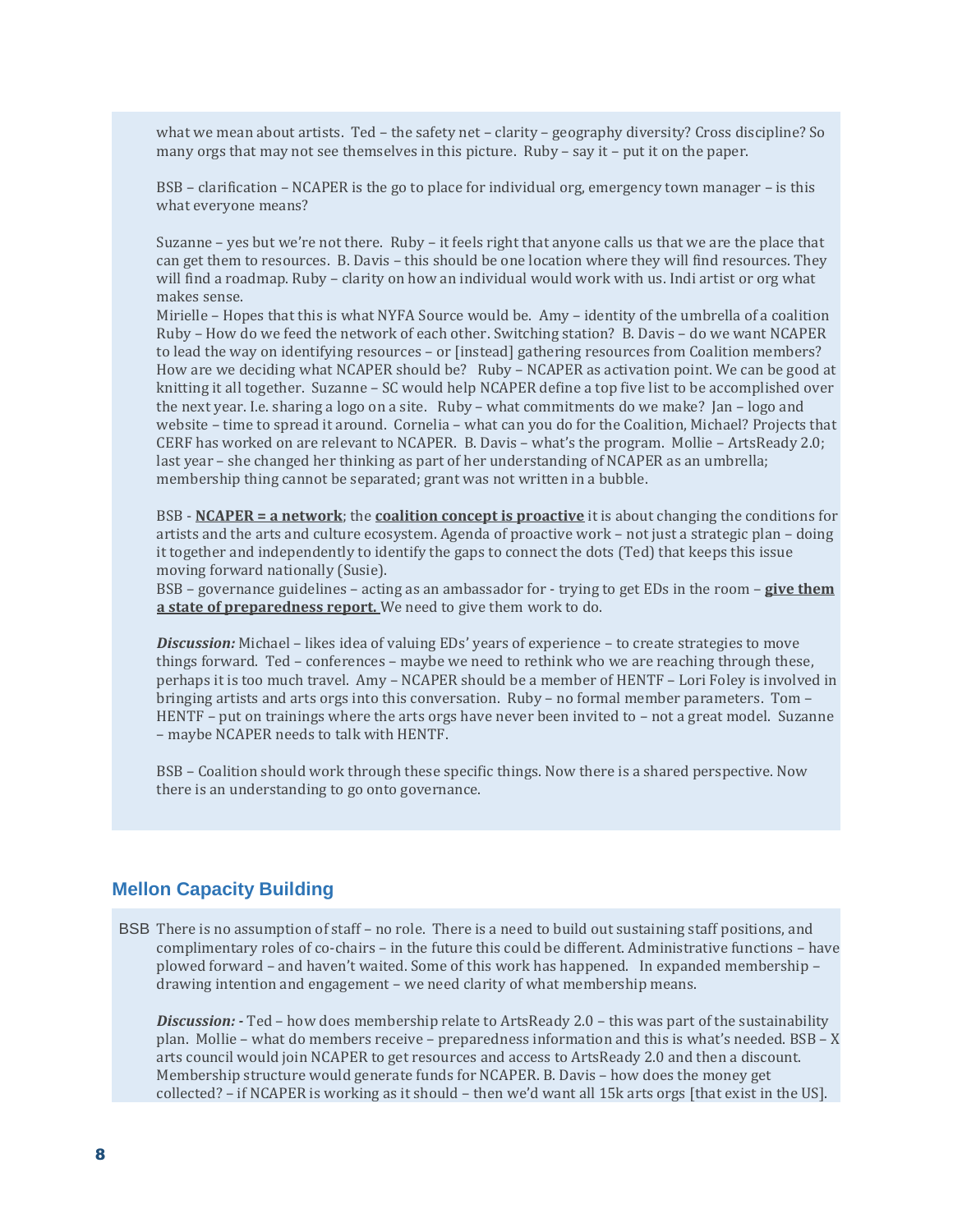Ruby – Yes and make access to tool through pay walls. Tool and no membership and Membership plus other perks. Mollie – doubtful that individual company will want to become a member of NCAPER – I think we should focus on large networks.

Michael – the younger you are the less you want to join anything. Tom – International Coalition of Library Consortia ICOLC. What can we learn from them as a network that works with 200 network representatives?

BSB – beginnings of staffing – moving forward we need a whole financial strategy to advance the strategic objective.

## **FINANCIAL and OTHER CONSIDERATIONS**

BSB Handed out budget. FY19 Q1 Statement of Income and Expense prepared by South Arts.

We need a work plan:

- 1) Work group need to take on a full review of taking on ArtsReady and then make a recommendation to SC.
- 2) Membership Question
- 3) Plan on how the Coalition activates

I'm hearing about a lot of network work. A network building plan has not emerged. Connecting the dots – identify the gaps and dots that the Coalition can work on. Asset – brand identity with clarity – positioned better with NCAPER – How to find gaps and figure out priority work. Can't just talk about what we can do without funding. Mellon money make this a thing – site & logo**.**

*Discussion:* Amy – developing networks of networks – CPG is the tool. Tom – is there money for Network development? Jan – no. We need a way to fold new Networks into the Coalition.

#### **BSB – set up proactive roles for SC members for partnerships or memberships or funding altogether**

Ted – they are related issues – need to link to various approaches and strategies. How to keep members interested so they don't just join but renew and stay engaged. Must think strategically about what we mean by membership and what it means to renew membership. How to get out to people other than going to their conferences. Tom – 40 webinars – 1000 live attendees and just as many viewing recordings of them. Mollie – some webinars are orientations to the tool. Ted – market for this kind of info – must reach it and communities of color.

#### **BSB – Is this doable for Coalition?** –

Amy – governance doc – agreement on goals for the year. Wants it to remain a Coalition. Don't have to be incorporated to become a 501c3. Mollie – we have agreed that earned revenue will not keep the Coalition alive, we need multi-year private funding. **BSB – Main goal is national funders should stand up for that.**

Cornelia – We could make a profound difference in the field if we work with FEMA. Ted – We need a meeting with Mary Ann, Tom and Andi at NEA about what they will or will not do. NEH is doing more than NEA.